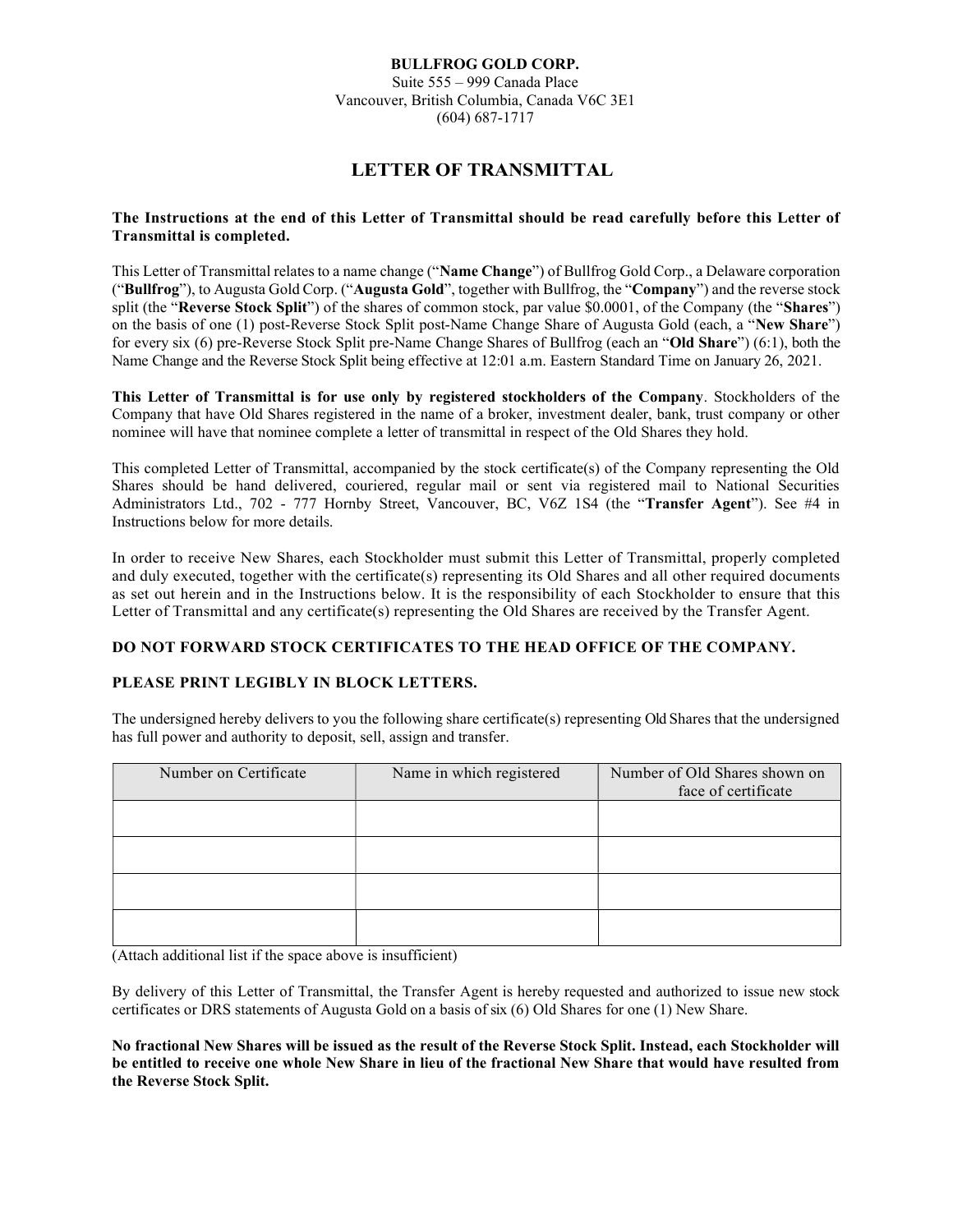## BULLFROG GOLD CORP. Suite 555 – 999 Canada Place Vancouver, British Columbia, Canada V6C 3E1 (604) 687-1717

## The undersigned:

- a) represents and warrants that the undersigned is the registered owner of the number of Old Shares represented by the enclosed stock certificate(s);
- b) delivers to you the enclosed certificate(s) representing Old Shares for cancellation and exchange for New Shares in accordance with the provisions of the Certificate of Amendment of the Company effecting the Name Change and Reverse Stock Split;
- c) represents and warrants that the undersigned has full power and authority to deposit the Old Shares for cancellation and exchange pursuant to the Name Change and Reverse Stock Split, free and clear of all liens, restrictions, charges, encumbrances, claims and equities whatsoever;
- d) represents and warrants that the undersigned is the registered owner and has good title to such Old Shares and that the information inserted into this Letter of Transmittal by the undersigned is accurate and complete;
- e) agrees further that all questions as to the validity, form and acceptance of any Old Shares will be determined by the Company in its sole discretion and that such determination shall be final and binding;
- f) agrees not to transfer or permit to be transferred any of the deposited Old Shares; and
- g) covenants and agrees to execute, upon request, any and all such documents and other assurances as may be necessary or desirable to give effect to the Name Change and Reverse Stock Split.

#### A. NAME AND NUMBER OF CERTIFICATES OR DRS STATEMENTS FOR NEW SHARES

Certificate(s) or DRS Statements representing New Shares are to be issued as follows:

| Name on Certificate or DRS Statement | Number of New Shares |
|--------------------------------------|----------------------|
|                                      |                      |
|                                      |                      |
|                                      |                      |

(see instruction 4. Attach additional list if the space above is insufficient)

 $\Box$  Check this box if you require a Certificate for your New Shares. If this box is not checked, you will be sent a DRS statement for your New Shares.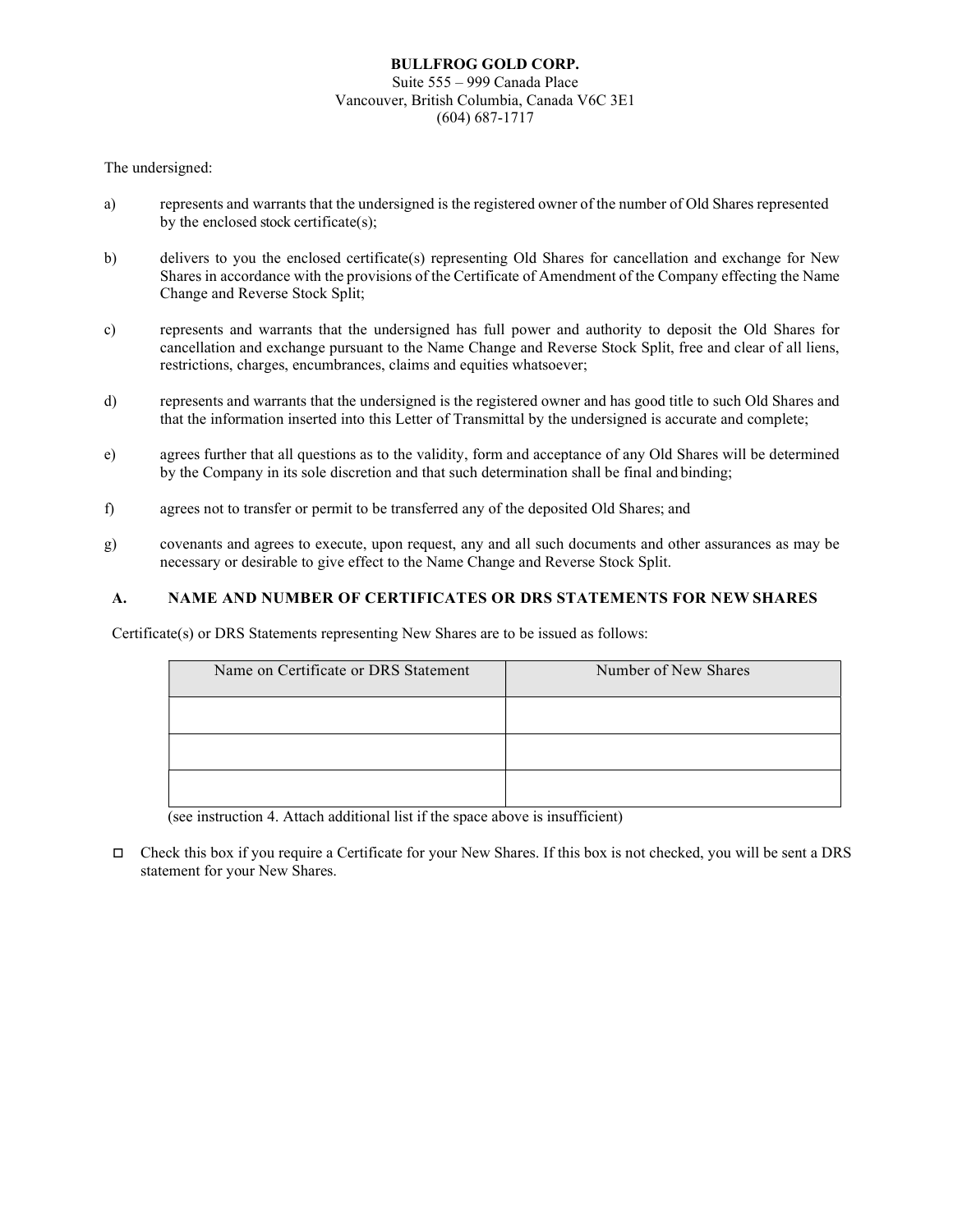#### BULLFROG GOLD CORP. Suite 555 – 999 Canada Place Vancouver, British Columbia, Canada V6C 3E1 (604) 687-1717

## B. DELIVERY

Mail or make available for delivery certificate(s) or DRS statement(s) representing New Shares as follows:

Name:

Street Address:

City:

Province or State:

Country:

Postal Code or Zip Code:

## OR

Make available for pick-up at the office of National Issuer Services Ltd., against a counter receipt, by:

Name:

Street Address:

City:

Ē

Province or State:

Country:

Postal Code or Zip Code:

## C. ALTERNATIVE ISSUANCE INSTRUCTIONS

| <b>IMPORTANT:</b> This box must be completed fully if the name in which any New Share is to be<br>issued differs from the name of the registered holder appearing on the existing certificate(s).                              |  |  |
|--------------------------------------------------------------------------------------------------------------------------------------------------------------------------------------------------------------------------------|--|--|
| Date:                                                                                                                                                                                                                          |  |  |
|                                                                                                                                                                                                                                |  |  |
| Name: Name and the set of the set of the set of the set of the set of the set of the set of the set of the set of the set of the set of the set of the set of the set of the set of the set of the set of the set of the set o |  |  |
| Street Address: No. 2016. The Street Address: No. 2016. The Street Address: No. 2016. The Street Address: No. 2017. The Street Address: No. 2017. The Street Address: No. 2017. The Street Address: No. 2017. The Street Addre |  |  |
|                                                                                                                                                                                                                                |  |  |
| Province or State:                                                                                                                                                                                                             |  |  |
| Country: Country:                                                                                                                                                                                                              |  |  |
|                                                                                                                                                                                                                                |  |  |
| Signature Guaranteed by: 1999 and 2008 and 2009 and 2009 and 2009 and 2009 and 2009 and 2009 and 2009 and 2009 and 2009 and 2009 and 2009 and 2009 and 2009 and 2009 and 2009 and 2009 and 2009 and 2009 and 2009 and 2009 and |  |  |
|                                                                                                                                                                                                                                |  |  |

#### IMPORTANT: THIS LETTER OF TRANSMITTAL MUST BE DATED AND SIGNED

TГ

| Dated: | Signature of Shareholder: |
|--------|---------------------------|
|        |                           |